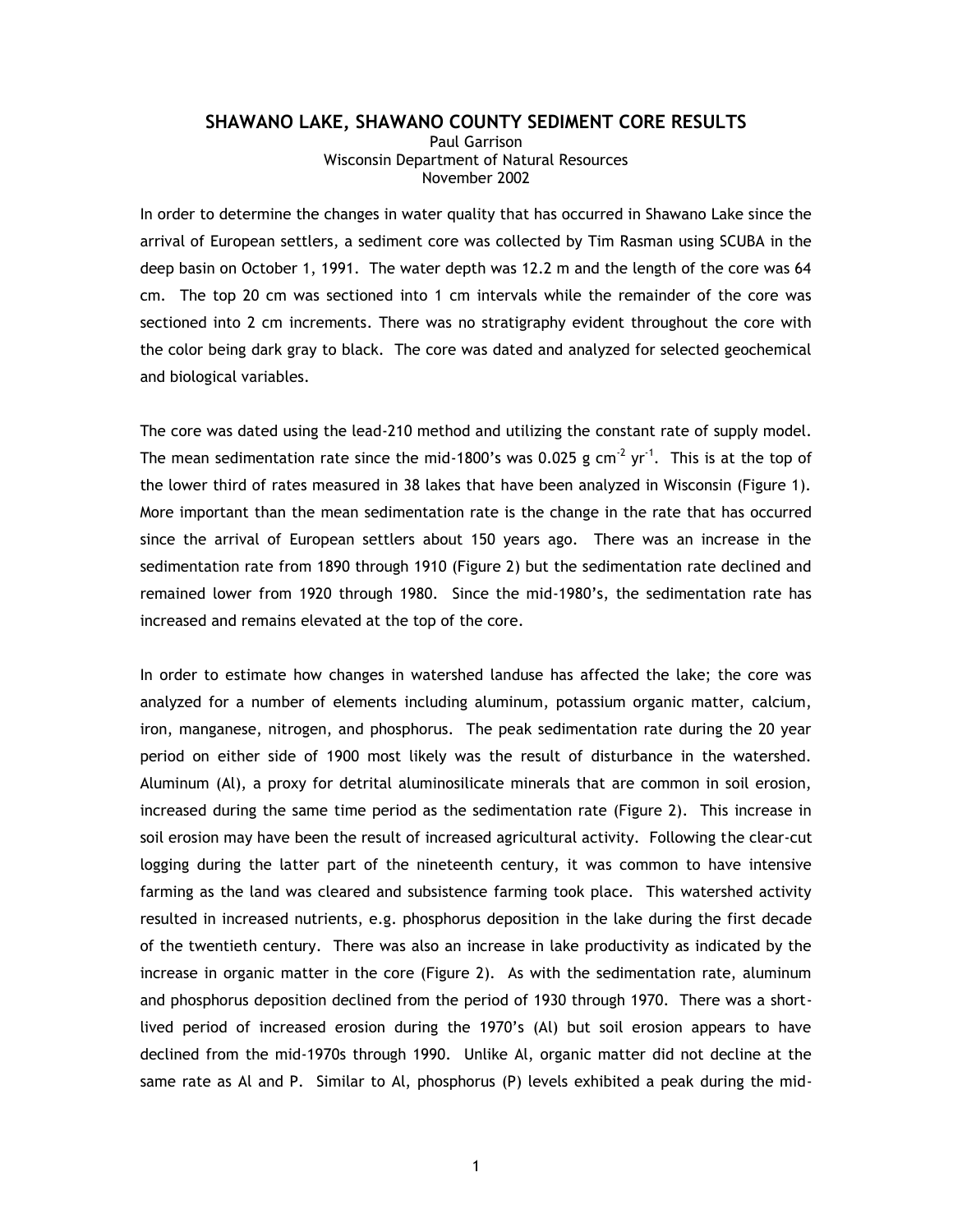1970's (Figure 2). The decline from 1975 through 1990 was not as great as for aluminum, indicating that phosphorus levels have remained elevated.

A further indication of the increased delivery of soil erosion materials and phosphorus is shown in Table 1. A sediment enrichment factor (SEF) of 1.0 indicates a doubling of the current accumulation rate compared with the presettlement rate. Aluminum and potassium have decreased a small amount but the phosphorus SEF was 4.3. The smaller decline in the SEF for potassium is an indication synthetic fertilizer applied in the watershed is reaching the lake. More disturbing is the high SEF for phosphorus. This indicates that phosphorus in the lake is considerably higher at the present time compared to 150 years ago.

**Table 1.** *Sediment enrichment factors. The higher the value the greater the increase in recent times compared with historical levels.*

| Aluminum | Potassium | Phosphorus |
|----------|-----------|------------|
|          | - 1       |            |

The impact of the addition of synthetic fertilizer is shown by the ratio of aluminum to potassium. While both Al and K are found in soil clays, the decline in the ratio of Al:K is an indication that since about 1980 there has been an increase in the amount of commercial fertilizer in the watershed (Figure 3).

Both iron (Fe) and manganese (Mn) are released from the sediments when the overlying waters become devoid of oxygen. Since Mn is reduced to its soluble form at a higher oxygen level than Fe, it is released at a higher rate than iron. Typically this released Mn moves towards the deepest area of the lake and thus is deposited during fall turnover at a greater rate in the deep area of the lake. Since the sediment core was taken in this area it is possible to use the ratio of Fe and Mn in the sediment core to obtain an indication in the oxygen trend in the deep waters of the lake. From about 1900 the ratio steadily declined until about 1980 (Figure 3). This is a strong indication that during this time, the oxygen in the bottom waters declined during stratification.

In order to further understand the nutrient history of a lake, biological remains are examined. Generally, the most useful are diatoms. These are special types of algae that typically live under a wide range of environmental conditions. Unfortunately diatoms were not preserved in the sediments of Shawano Lake. This occasionally happens in larger, relatively shallow lakes. This also happened in Lake Noquebay, Marinette County. Other biological remains that were preserved in Shawano Lake sediments were chlorophyll and zooplankton. The chlorophyll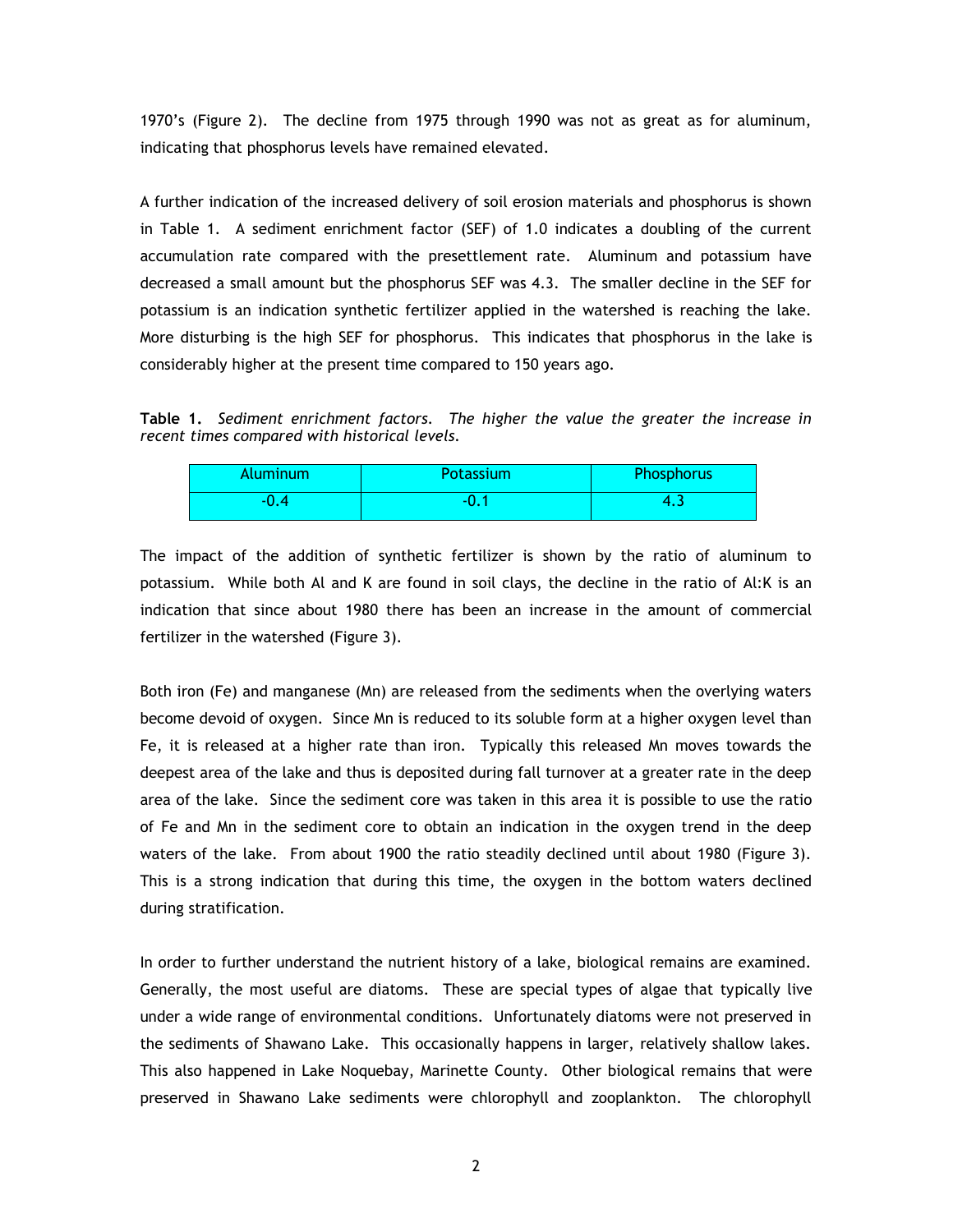found in the core is an indication of past levels of algae. The increased sedimentation rate around 1900 only resulted in a very small increase in algal levels (Figure 2). There was a small increase about 1950, but by far the largest increase occurred around 1970. Although the peak concentration occurred in 1980, levels have remained high since 1980, and are considerably elevated compared to historical times.

Zooplankton remains are used to reconstruct changes in submerged aquatic plant coverage and sometimes fish predation. Only the group Cladocera are preserved in the sediments but these zooplankters are very informative. In the Shawano Lake core, the dominant zooplankter was *Bosmina longirostris* (Figure 4). This species inhabits the pelagic zone and is frequently the dominant fossil in lakes. In this core, species that inhabit the littoral zone (*Alona* spp. and *Chydorus* spp.) are also well represented. Starting around 1880 there is a decline in *B. longirostris* and an increase in *Alona* spp. This likely indicates that the macrophyte community expanded at this time. This expansion continued and it appears to have stabilized around the mid-1950s. *Chydorus sphaericus* can be found in the littoral zone but also is common in the pelagic zone when filamentous algal species occur in the open water. Typically these filaments are blue-green algae. Therefore it appears that blue-green algal blooms have become more common since 1975. Since the frequency of *C. sphaericus* is highest in the surface sediments it is likely that algal blooms are more common at the present time than at any other time in the last 150 years.

## **Summary**

- A sediment core was collected from the deepest area of the lake. The core covers the time period just prior to European settlement until 1991.
- Soil erosion in the watershed peaked during the period 1890-1910. The current rate of soil erosion is similar to the pre-settlement level.
- While phosphorus deposition was elevated around 1910, the current rate is over 5 times the pre-settlement rate. This is due in part to the use of synthetic fertilizers in the watershed.
- Dissolved oxygen levels in the bottom waters have been declining since 1890.
- The extent of macrophyte coverage began to increase around 1880 and at the present time it remains much higher than historical levels.
- The level of algae at the present time is much higher than historical levels. The frequency of algal blooms began to increase about 1970 and currently is higher than at any other time during the last 170 years.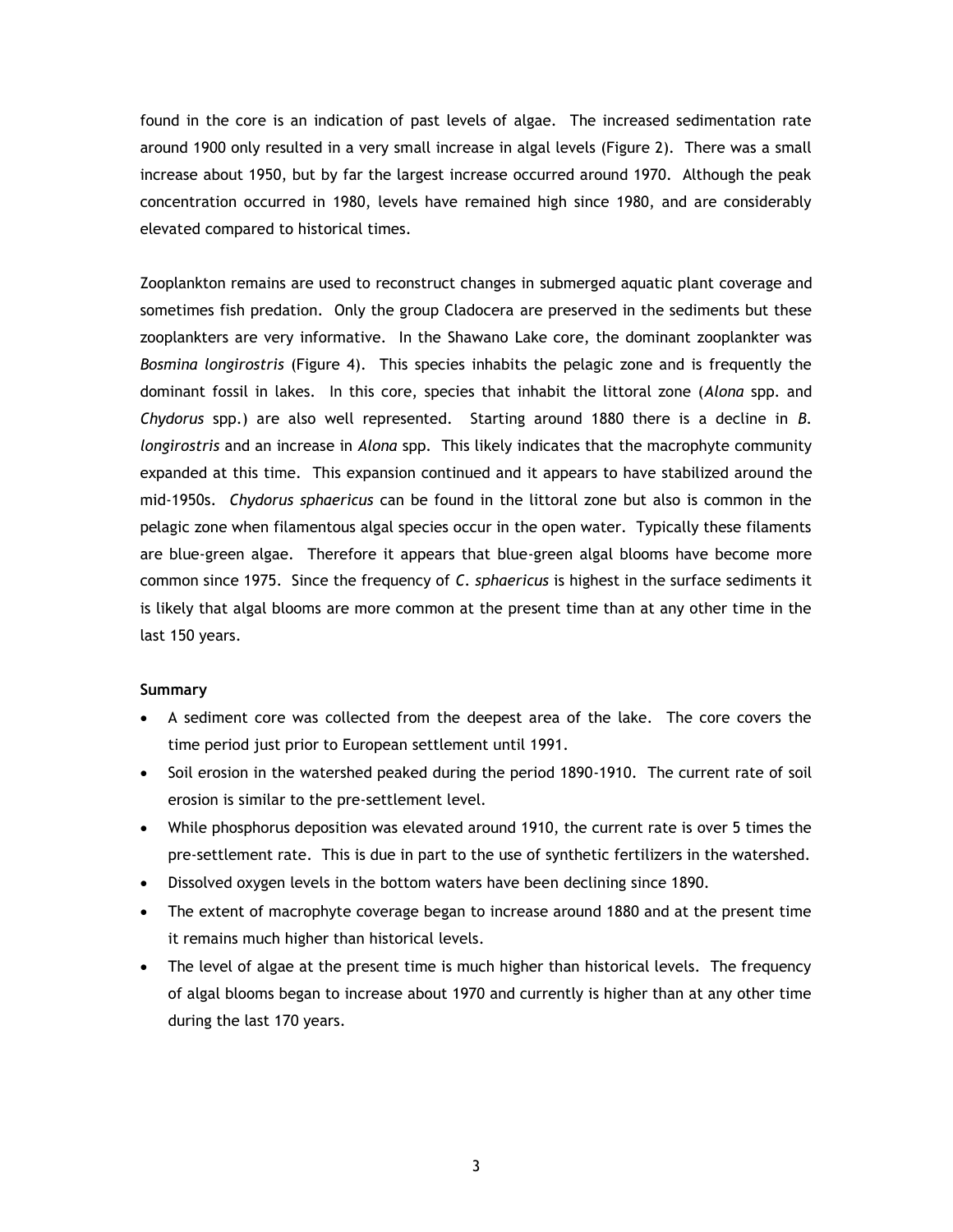



**Figure 2**. Accumulation rate for sediment and other geochemical variables. Aluminum represents soil erosion while organic matter is an indication of lake productivity. The high organic matter point at the top of the core does not necessarily mean a high productivity rate but reflects the lack of breakdown of the organic matter which occurs after deposition. Chlorophyll is an indication of the trend in the algal community.